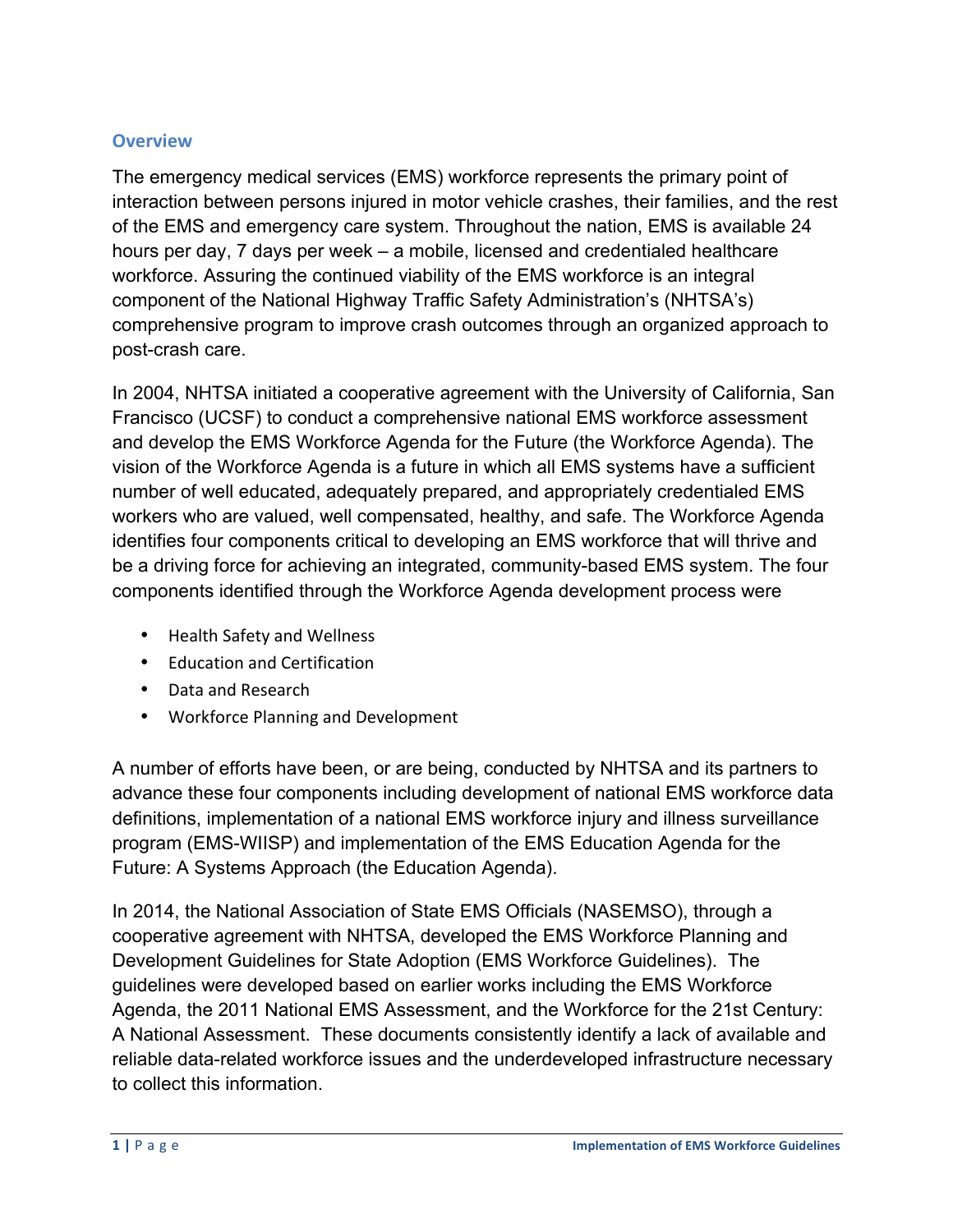The EMS Workforce Guidelines also identified that EMS has a forecasted growth in demand for EMTs and paramedics between 2014 and 2024 of 24 percent, more than triple the 7 percent growth rate of average for all occupations. This growth rate does not take into account replacing those who will be retiring or leaving the profession. Both new positions and open positions must be filled with a supply of qualified, certified, and licensed EMS personnel.

The EMS Workforce Guidelines did not attempt to address all aspects of the current and potential needs and demands on the EMS workforce, but instead, recommended 10 essential practices for state EMS offices to adopt. The Core 10 Guidelines are categorized based of the four focus areas outlined in the EMS Workforce Agenda. The Core 10 Guidelines are:

### *Guideline 1***:** Data & Research - *Acquire Essential Workforce Data*

Collect a core set of workforce data elements to address workforce assessment, planning, and policy issues.

*Rationale: Current state EMS office practices vary as it relates to the data elements and collection practices. Incentivizing states to collect this information is the cornerstone of success in subsequent guidelines, enabling graphical analysis, comparison between states and regions, and aggregation at a national level.*

### *Guideline 2***:** Workforce Planning & Development - *Engage Local EMS Agencies*

Local EMS agencies need support and guidance to be able to recruit and maintain a sufficient number of well educated, adequately prepared, and appropriately credentialed EMS workers who are valued, well compensated, healthy, and safe.

*Rationale: Local EMS services struggle to ensure adequate coverage for their service areas. Issues faced by local EMS agencies include EMS personnel shortages, challenges with recruitment and retention and availability of quality training programs. State EMS agencies can provide education and support on workforce planning and development practices, guide and enable local EMS agencies and assist data gathering from the local level.*

### *Guideline 3***:** Workforce Planning & Development - *Engage State Workforce Agencies*

The State Workforce Agency develops and maintains a statewide comprehensive system of services that prepares, supports, and enhances the economic health of the workforce.

*Rationale: State Workforce Agencies provide programs and services to build stronger workforces. State EMS offices can take advantage of tools and resources provided by State Workforce Agencies for best practices*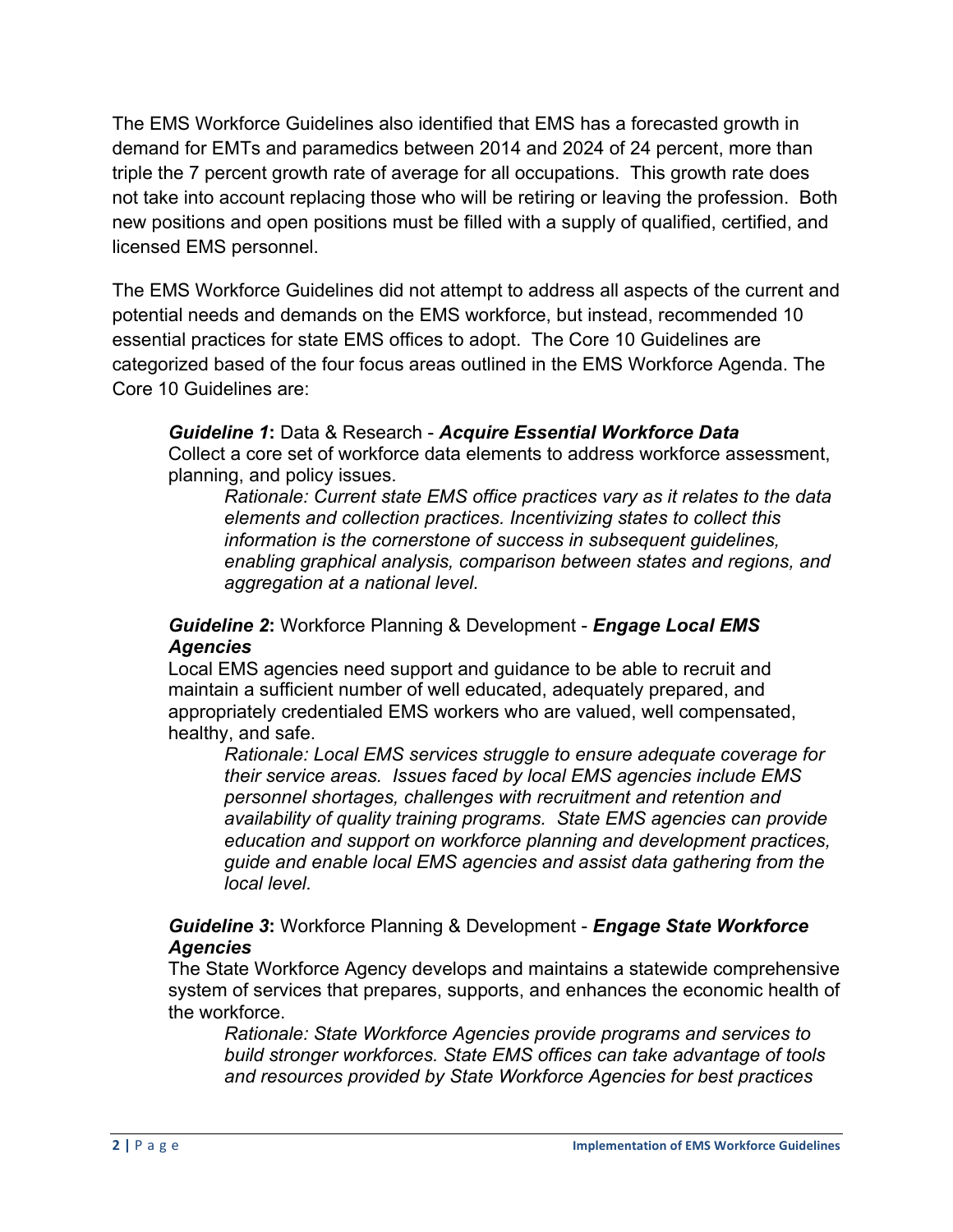*and guide the state EMS offices in the use of data, research and workforce planning.*

*Guideline 4***:** Education & Certification - *Credential EMS Educators* States should credential EMS educators based upon their ability to successfully prepare students for competency-based testing.

*Rationale: The quality of EMS education varies throughout the nation. EMS instructors are responsible for educating future EMS professionals. Credentialing EMS instructors will help ensure that they are capable and well trained.*

#### *Guideline 5***:** Education & Certification - *Obtain Educational and Institutional Data (Workforce Supply)*

States should be able to track the number of individuals at each interval of the education, certification, and licensure process for each personnel level.

*Rationale: By reporting the educational data from institutions that teach EMS programs to one centralized system, states can use the information to evaluate workforce trends, especially the performance of the education system and its contribution to workforce availability.*

*Guideline 6***:** Education & Certification - *Understand the EMS Education Pipeline (Workforce Supply)*

Utilize available information to analyze and address needs in and performance of the state EMS education system.

*Rationale: The numbers of EMS personnel who are enrolled within the EMS education system have a direct impact on the supply, demand and need of the workforce within the state. The state EMS office needs to have a basic measure to determine the relationship between EMS course completion, passing the national certification exam, and obtaining a state license.*

*Guideline 7***:** Workforce Planning & Development - *Quantify Population Actively Functioning in a Paid or Volunteer Capacity (Workforce Supply)* States should use data collected to quantify the population entering and continuing to function in the EMS workforce.

*Rationale: Currently, the most basic workforce statistics, such as workforce size, cannot be estimated using data that is available. The size of the existing workforce is unknown due to volunteer and career providers, providers working for more than one agency, and cross trained firefighter- providers. Knowing the current size of the workforce is vital to understanding future needs.*

*Guideline 8***:** Workforce Planning & Development - *Understand EMS Workforce Demand*

Utilize available information to analyze and understand the number of EMS jobs available for various types of personnel.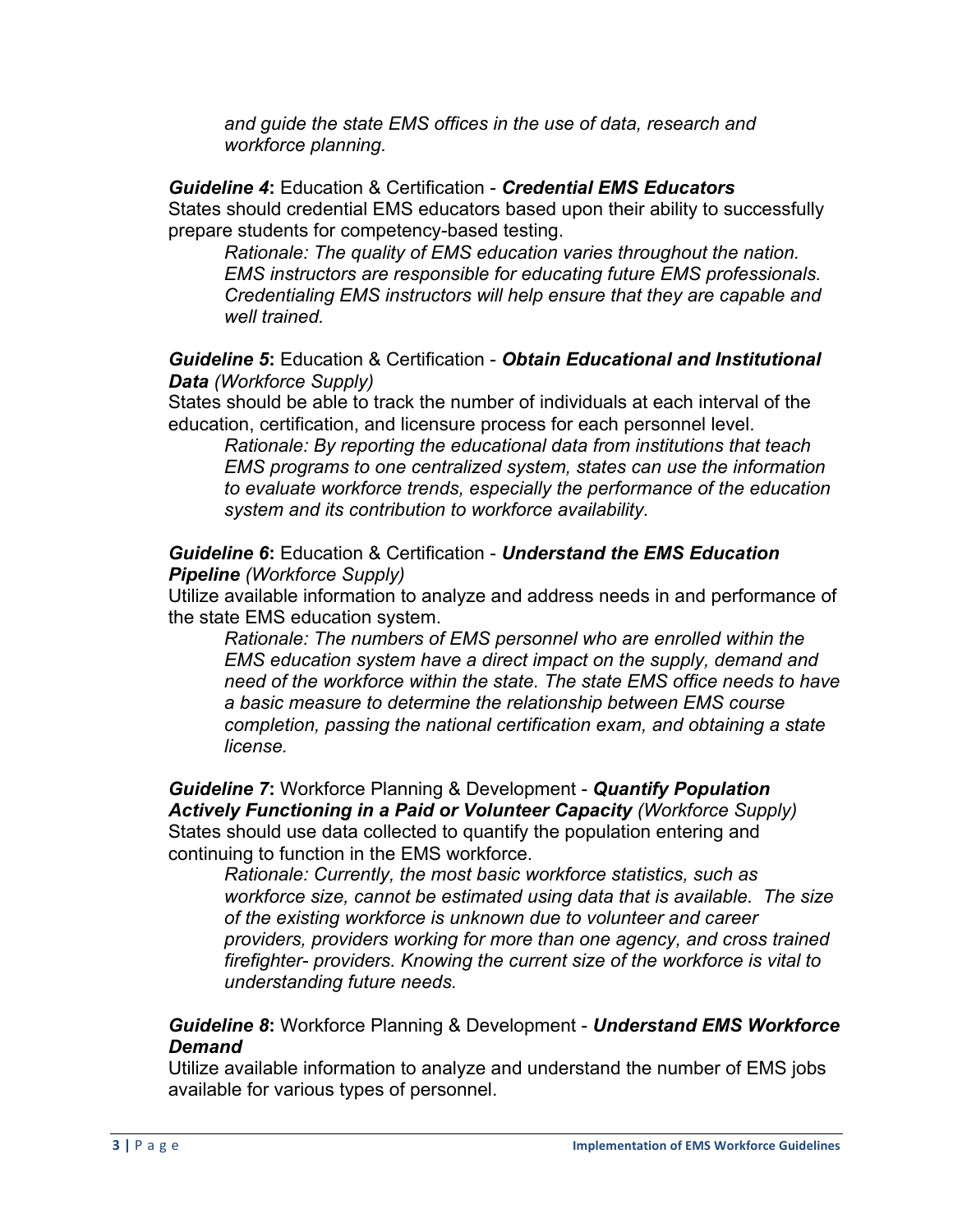*Rationale: Understanding the demand for EMS personnel is fundamental to understanding the current and future EMS workforce needs. Completion of guidelines 1-3 are required to complete this guideline.*

*Guideline 9***:** Workforce Planning & Development - *Support Military & Spouses Transitioning to the EMS Workforce After Military Service*

States should support separating service members, veterans and their spouses who seek to obtain EMS certification and/or licensure through necessary policy, education and legislation.

*Rationale: Despite valuable training and experience, separating military service applicants frequently find it difficult to obtain formal civilian recognition of their military training. By aiding separating service applicants, and their spouses, state EMS offices can meet employer needs for skilled workers while capitalizing in the education, training, and experience already received by military service applicants and their spouses.*

*Guideline 10***:** Health, Safety & Wellness – *Maintain a Healthy EMS Workforce* The State EMS Office is encouraged to collect data relating to EMS worker illness and injuries

*Rationale: There is a need for better understanding of the types of injuries and other conditions affecting EMS personnel. The collection of workforce illness and injury data can provide the foundation for evidence-based safety standards, operational practices and prevention strategies.*

#### **Vision**

The vision is that adoption of the Core 10 Guidelines will become the foundation for state EMS offices to work to advance their collective knowledge and understanding of the EMS workforce and be best positioned to inform state workforce agencies, state legislators, and others in their executive branch about EMS workforce challenges. Implementing the Core 10 Guidelines will require state EMS Offices to work with their local EMS agencies, EMS educational institutions, and their state workforce agencies.

States have extensive experience in change management in EMS systems. Several landmark improvements have been the result of national initiatives that states assessed for utility within their own systems. Others have been the result of the "voice of the system" in the form of local EMS agency leadership, including chief administrative officials and medical directors, who saw opportunities for system improvement on clinical or operational levels. In the most complex examples, adjustments or reformation of state regulatory frameworks were essential not only to the success of the innovation, but to perpetuate the immovable role of the state in its execution of the legislative mandate to protect the public.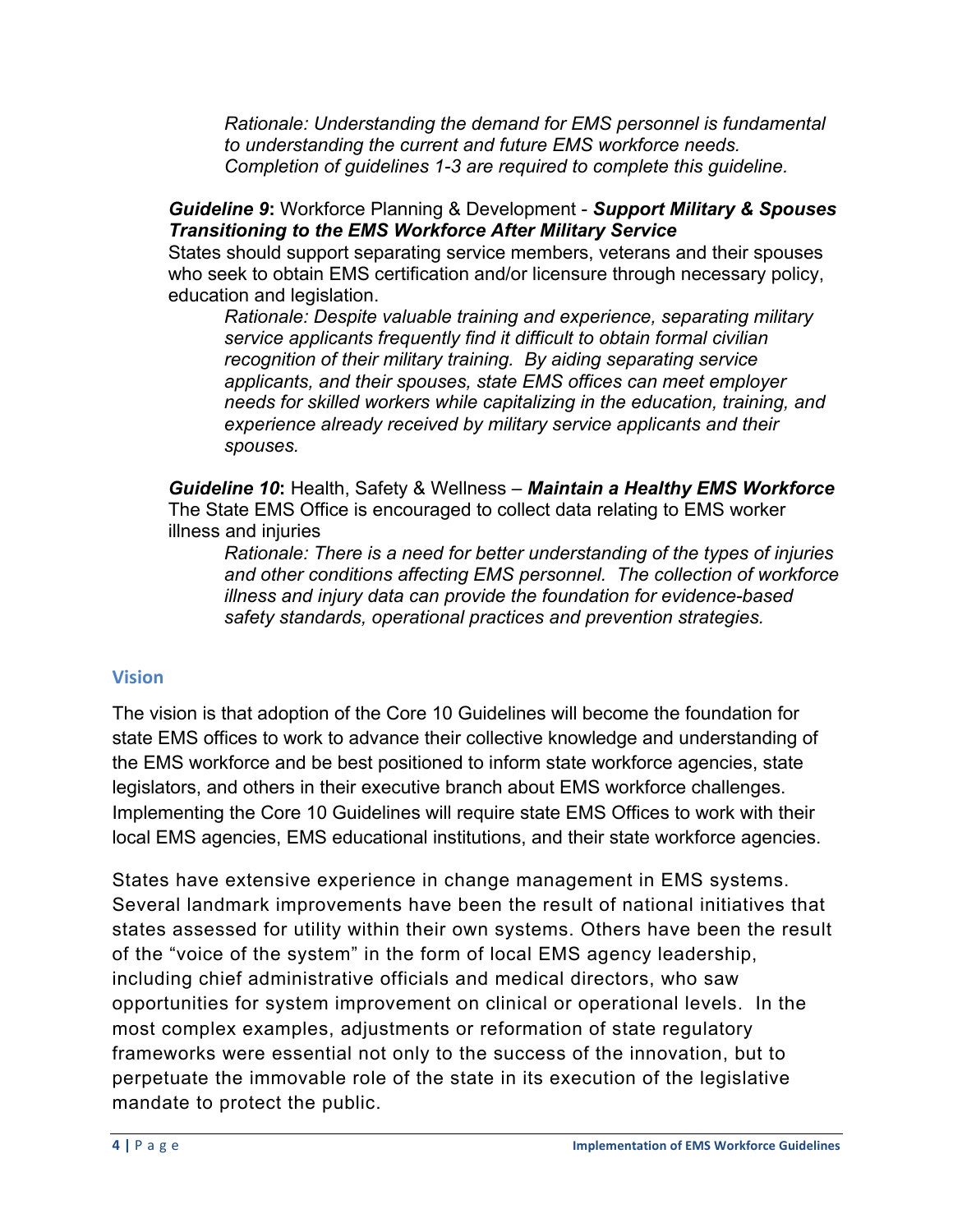While states, local EMS agency leadership, medical directors, and EMS personnel have consistently led with good intentions, there has not been a universal approach crafted to guide such change. Without that, there can be no assurance of uniformity in approach, or utilization of fundamental improvement science-based strategies and measurement tools to assess, design, measure, evaluate, and confirm performance levels.

To that end, and in recognition of the likelihood of the persistence of transformative change in local, regional, and statewide EMS systems, the goal of this project is to create a common "framework" that will guide consideration and processes that result in innovative change geared to ensure, as identified in the National EMS Assessment, the ability to "recruit and maintain a sufficient number of well-educated, adequately prepared, and appropriately credentialed EMS workers who are valued, well compensated, healthy and safe."

NASEMSO is the only national representative organization for the state EMS offices, and in turn, the state EMS offices have the lead in licensing EMS personnel to practice in their respective states. The state EMS offices have greater and more detailed data concerning EMS workforce demand and supply issues that what is available through federal partners such as the Bureau of Labor Statistics. However, there is not uniform EMS data collection concerning the workforce among the states. The EMS Workforce Assessment states that the EMS profession does not have the data necessary to address EMS workforce issues. More widespread adoption of the guidelines through this project will enable state EMS offices to quantify workforce issues related to volunteers and wage-earning personnel, filling gaps that exist in current state and federal quantitative approaches. Implementing the 10 core practices identified in the EMS Workforce Guidelines will address this issue.

This project proposal anticipates the organization of ideas and approach in a methodical fashion whereby the current status of implementation is accessed, promising practices are developed, key stakeholders are engaged, state EMS offices are provided resources, and an evaluation is completed to measure the effectiveness of the measures to move implementation of the guidelines.

## **Workplan Components and Milestones and Deliverables List**

*(With descriptions as necessary; Milestones and Deliverables are presented in the timeline chart below)*

• KICK-OFF Meeting

NASEMSO has a strong history of developing Kick-Off meeting presentations, including briefing packages and PowerPoint presentations. This briefing will be conducted by the Project Manager and Executive Director. Attendees for whom mutually convenient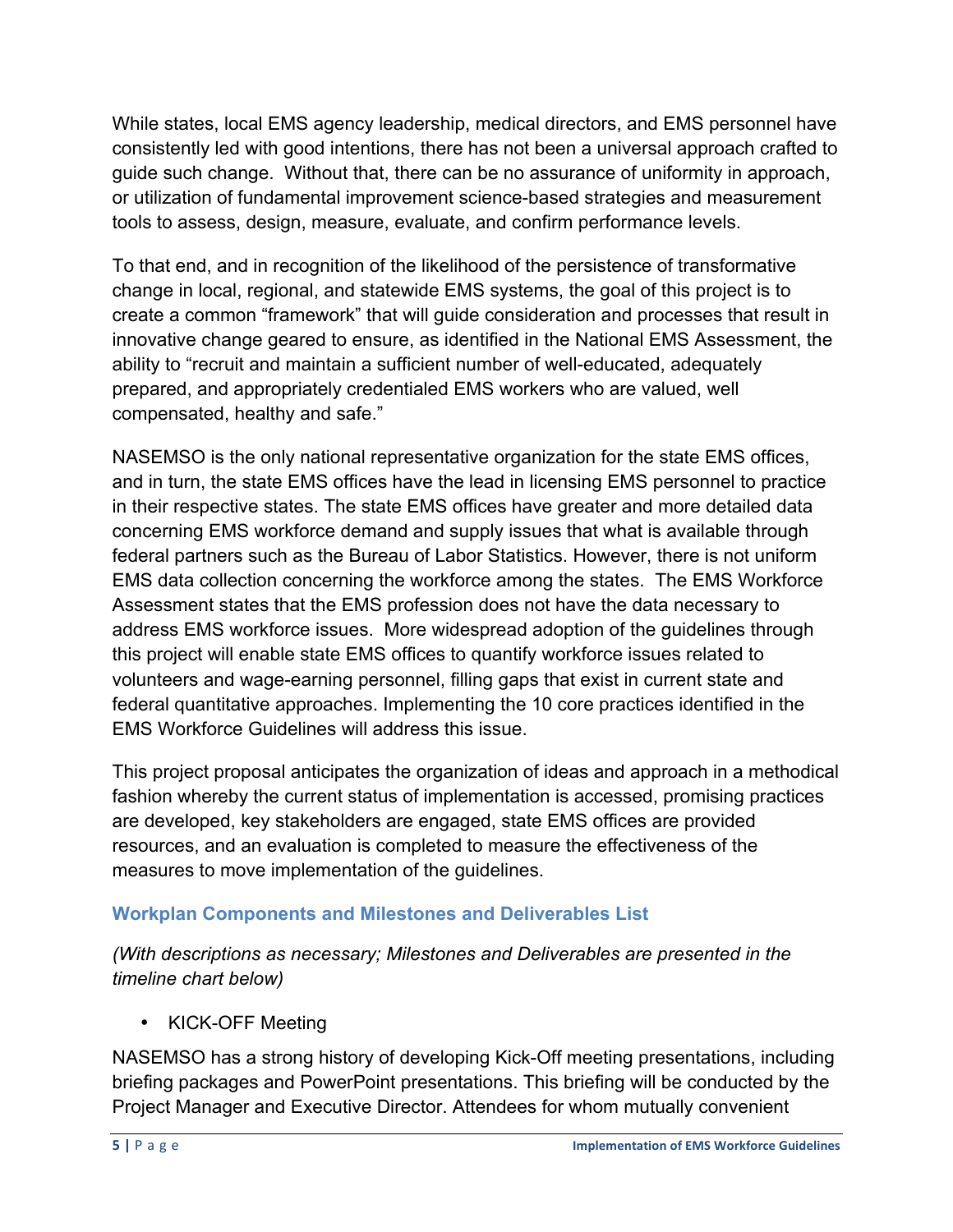scheduling will be arranged will include interested NHTSA and Federal Interagency Committee on EMS (FICEMS) technical working group staff at a location of NHTSA's choosing in Washington, D.C.

Through a concise but thorough project overview of the workplan that reflects the planned approach the project objectives, activities, tactics and milestones, and deliverables will be provided. This briefing will provide attendees with the opportunity to gain a greater understanding of not only the implementation, but also provide an opportunity for questions, responses, and discussion.

# • **STAKEHOLDER INTERACTION**

NASEMSO will develop and maintain an active liaison relationship with partner stakeholder groups that can assist in this effort.

# • **CONDUCT BASELINE ASSESSMENT**

At this point, it is unknown to what extent the Core 10 Guidelines have been adopted by state EMS offices. State EMS offices will be assessed as to the extent they are utilizing the guidelines and which of the fifty-five data elements identified in Guideline 1, in addition to the seventeen essential elements identified in NASEMSO's Military to Civilian EMS Project, are currently collected. The assessment will also gauge familiarity with the EMS Workforce Guidelines and ask about barriers to implementation.

# • **REVIEW PREVIOUS MILITARY TO CIVILIAN WORK**

NASEMSO has done extensive work with the Military-to-Civilian project (see DTNH22- 11-H-00338 Cooperative Agreement Project 0006). This issue was also addressed in Guideline 9, supporting separating service members, veterans and their spouses who seek to obtain licensure through necessary policy, education, and legislation. Reviewing this previous work will establish a foundation and opportunity to update it as needed, and serve as a basis to evaluate how states have adopted the recommendations and is expected to identify additional promising practices.

# • **IDENTIFY AND PUBLISH PROMISING PRACTICES**

Local agencies and systems, and some states, have attempted to address their workforce needs with little guidance on workforce planning, and express frustration due to the lack of workforce planning models or promising practices. From the assessment, and the review or previous work, efforts that have been taken by states will be identified and documented. Providing the promising practices to state EMS offices will help avoid every state needing to develop their own implementation strategies from scratch.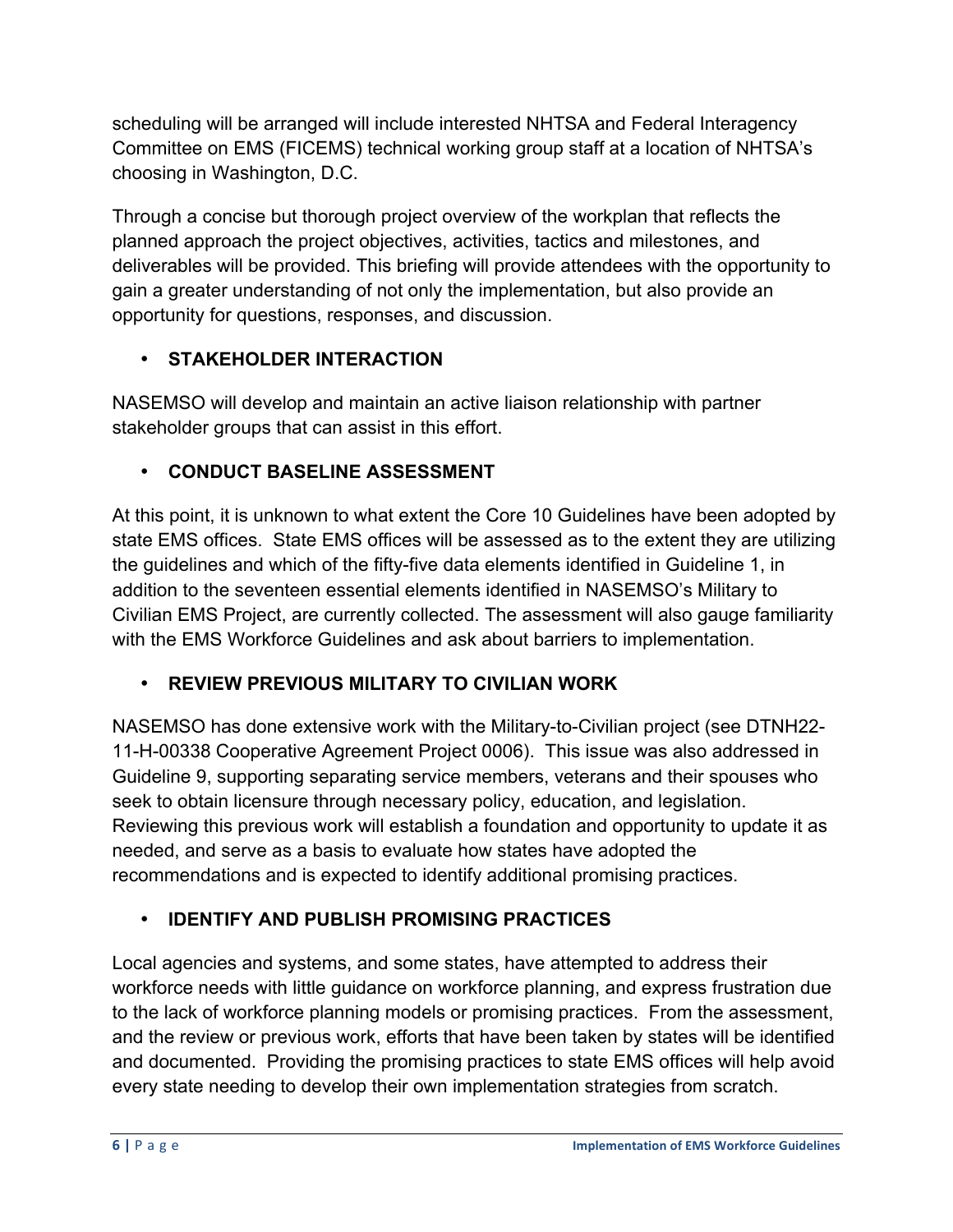While no state may be addressing all 10 of the guidelines, examples should be available from across the states. Any guideline for which a promising practice for implementation, maintenance, and use is not identified would indicate a gap that will need to be addressed. When no promising practice exists within state EMS offices, looking at examples from other professions will be necessary. Working with State Workforce Agencies and the Department of Labor, transferable practices can be provided as models.

Promising practices may need to be developed that differ for career and volunteer recruitment and retention. The guidelines identified that low wages, poor benefits and lack of career ladders contribute to turnover among EMS providers. The motivators for volunteers would be different than career provider and little information exists on strategies for the recruitment and retention of volunteers. The challenge to maintain EMS coverage in areas that would be otherwise uncovered will differ from those services that compensate providers.

## • **WORKFORCE SUMMIT**

In conjunction with a national meeting, NASEMSO will conduct an EMS Workforce Summit. The Summit will include representatives from state EMS offices, including representatives from the Personnel Licensure Council, Data Managers Council, and Education Committee. Other stakeholders include, but are not limited to, EMS licensing software vendors, state workforce offices, the National Association of EMS Educators, National Association of EMTs, the National EMS Management Association, and other organization associaited with the Joint National EMS Leadership Forum. This Summit will be planned and executed by NASEMSO in a manner commensurate with that customary for a national conference and meeting of this stature, including venue choices, and a format to allow for thorough exploration of the collective perspective and expertise of the meeting participants described above.

This Summit will be held to expose the participants and project staff to input from EMS innovators, EMS officials with experience in workforce planning, and non-EMS individuals with experience in related areas. Subject matter experts in areas such as work planning and development, education and certification, data and research, and military to civilian issues will be included.

Discussion will be facilitated to identify needs of the state EMS offices and local EMS agencies concerning the implementation of the EMS Workforce Guidelines. It is expected that the participants will identify resources that can be developed. The resources may include:

o Recruitment/retention publications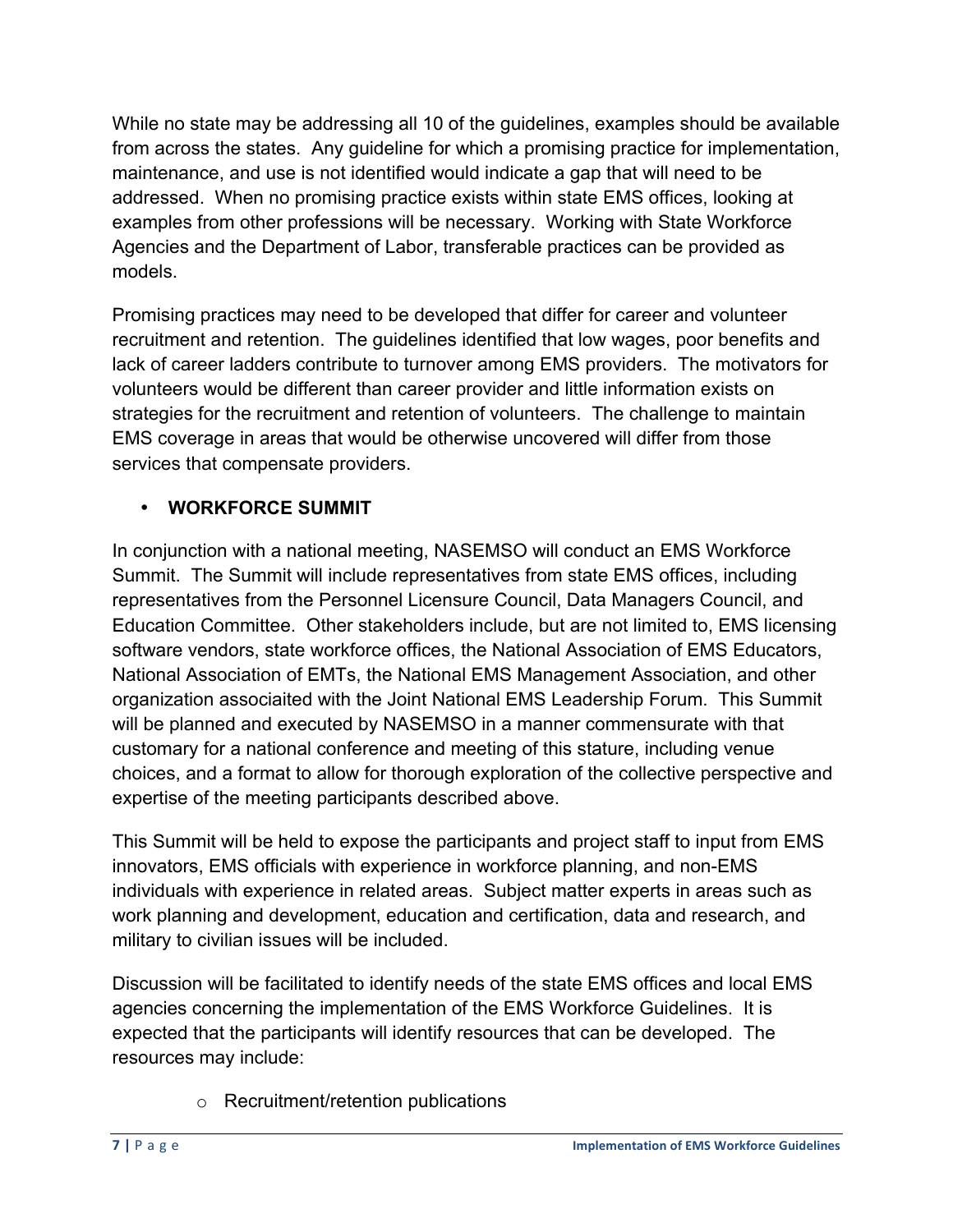- o Implementation guidelines
- $\circ$  Coordination meeting with software vendors

Invitation development and dissemination, meeting facilitation, meeting materials content and appearance, and documentation of meeting proceedings will occur using proven business practices and with characteristics of quality that meet or exceed the federal agency's expectations. Meeting dates shall be established with extended lead times to assure that all critical participants have ample advanced notice to secure dates for each meeting and travel in their schedules.

## • **DEVELOPMENT OF RESOURCES**

A taskforce of workforce and EMS experts will be developed from among the Summit participants. These experts will develop and review the resources identified during the Summit as necessary for implementing the EMS Workforce Guidelines. The taskforce members will also provide technical assistance to state EMS offices.

The resources will be distributed to state EMS offices and made available to other interested parties, including local EMS agencies. The resources may include implementation guidelines, list of resources, and recruitment material. It is expected that additional involvement of software vendors will be necessary to enable the data collection that is so vital to the implementation of the EMS Workforce Guidelines.

# • **CONDUCT FINAL ASSESSMENT**

At the end of the project period, a final assessment will be conducted of the state EMS offices. The assessment will be similar to the baseline assessment so progress in implementing the EMS Workforce Guidelines can be evaluated. The assessment will also evaluate if the resources developed have been utilized by the State EMS office.

# **Reporting**

# • **QUARTERLY PROGRESS REPORTS**

By the  $15<sup>th</sup>$  of the month after the conclusion of the first conventional calendar quarter (e.g., October 1-December 31) post award, the NASEMSO Project Manager will provide a written report of that quarter's accomplishments, a summary of obstacles encountered, plans for the next reporting period, and questions for NHTSA. Actual or anticipated issues will be specifically outlined in the report.

# • **FINAL REPORT**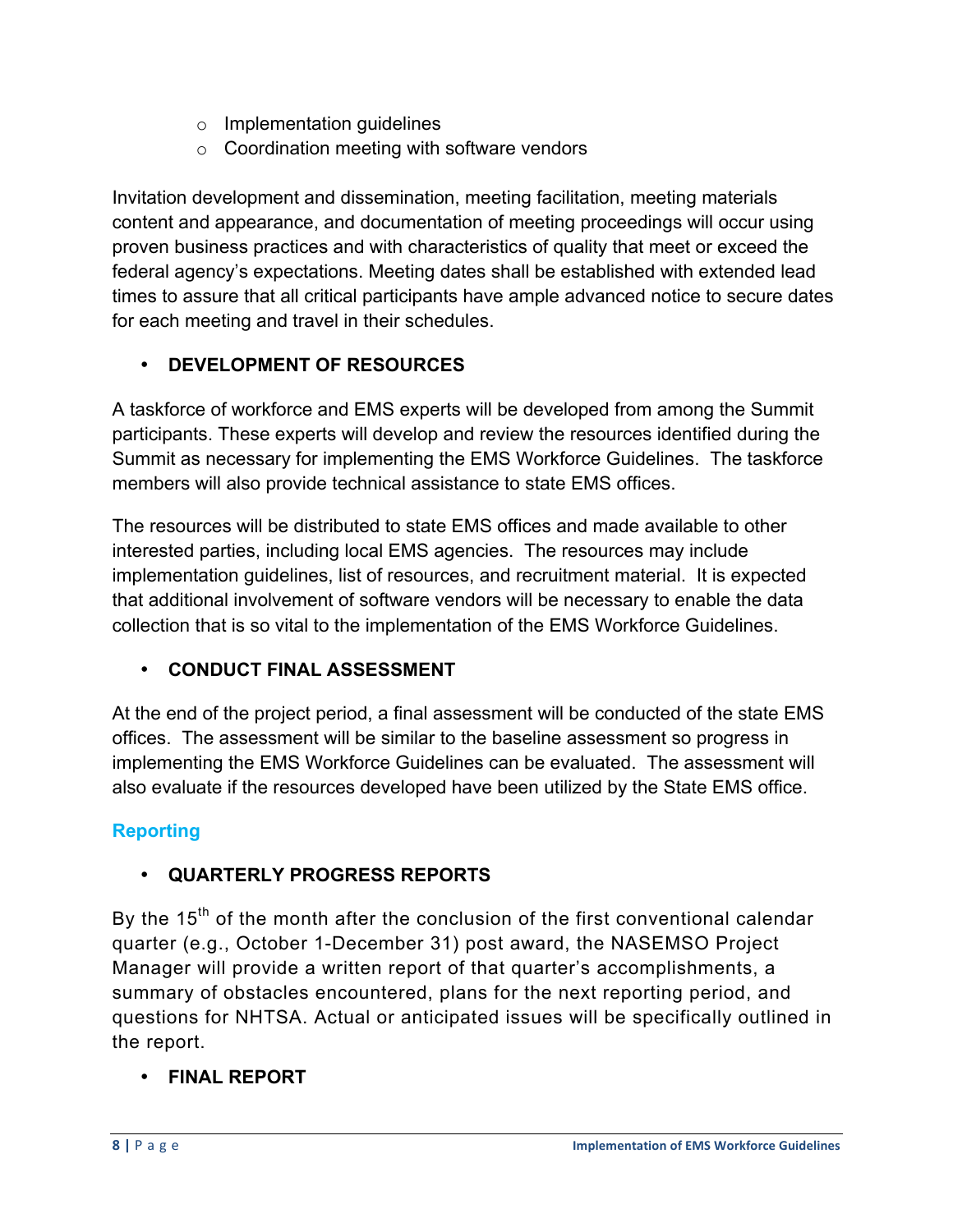The grantee shall prepare a Draft Final Report that includes a description of the project, issues addressed, program implementation (previous, ongoing and planned), evaluation strategies, findings and recommendations. Regarding information transfer, it is important to know what worked and what did not work under what circumstances, and what can be done to avoid the problems identified in future efforts.

## **Tool/Document Development and Management Tactics**

• The project manager (who will also be the technical writer) will have the primary responsibility for document development and management.

• Document management practices will include an online collaborative workspace such as Basecamp or Dropbox to facilitate easy access to the most current working documents during the duration of the project by taskforce members and staff.

• All drafts intended for national EMS community review will be posted to a project page on a timely basis in a format that can be opened with Adobe Reader. The document will use markers (e.g., continuous line numbering, section segregation, etc.) to optimize convenience for commenters and allow project team members to maximize efficiency when aggregating and reviewing comments.

• The project webpage will include a mechanism for comment submission online as has been successfully implemented and utilized for the "EMS Workforce Planning & Development Guidelines" project for NHTSA.

• NASEMSO's project team, will actively consider all feedback from the Taskforce, the Summit participants, the national EMS community, and the National EMS Advisory Committee (NEMSAC).

• All teleconferences will utilize online document display and dynamic desktop sharing using GoToMeeting or a comparable commercially available system to enhance group interaction, clarity during discussions, and overall performance.

• The project manager/technical writer and editor will create and revise iterative drafts throughout the process, and will complete a final review prior to final submission.

• In addition to document file type requirements for submission to US DOT/NHTSA, the grantee will create a dynamic electronic version for use after NHTSA internal clearance that includes active links to citations, industry websites, and other source documents available online.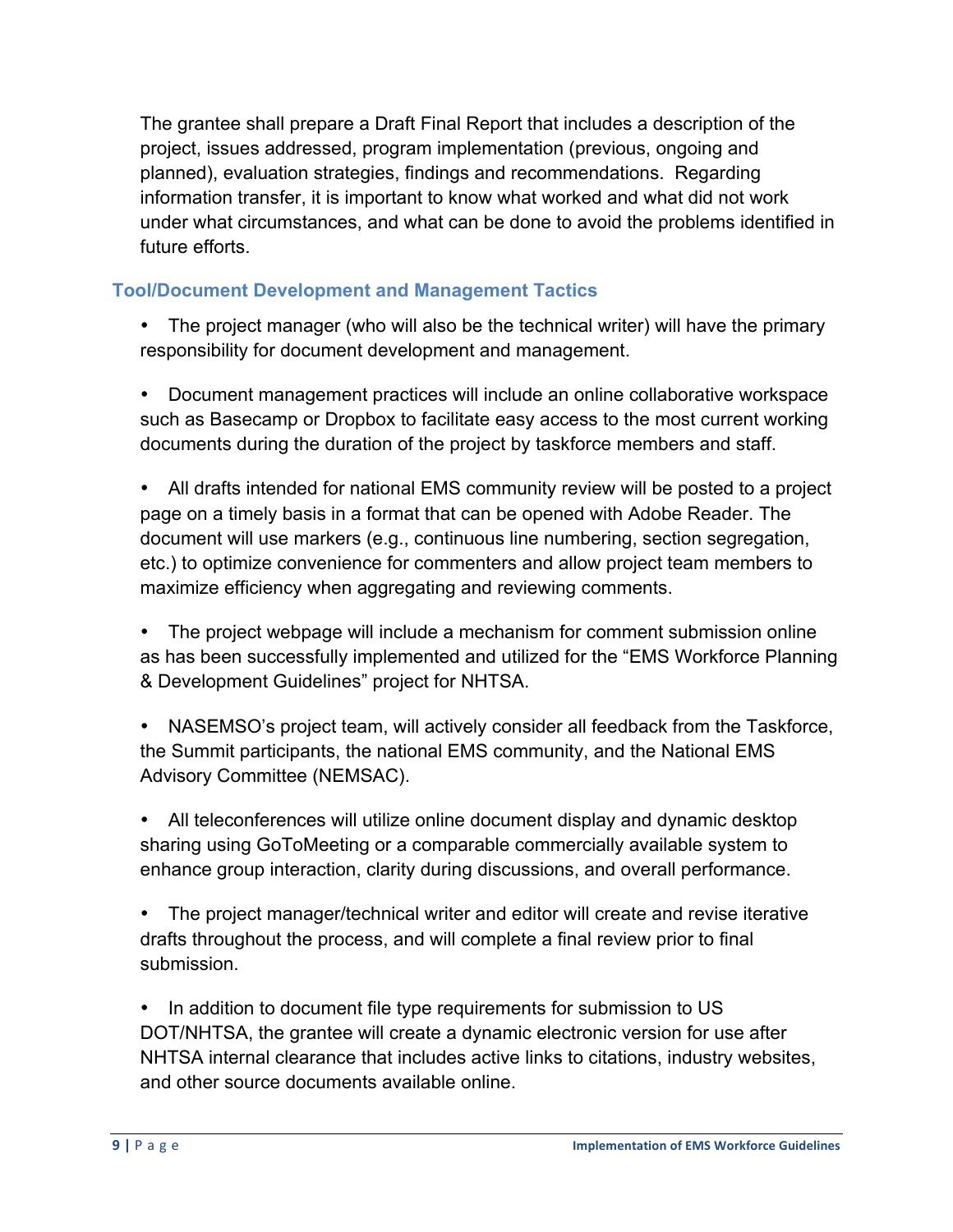• The project manager/technical writer, NASEMSO Executive Director and editor will be available during the NHTSA internal review process should any assistance, clarification, or document refinements be needed.

• NASEMSO commits to maintaining the work products of this project including any future revisions pending resource capability.